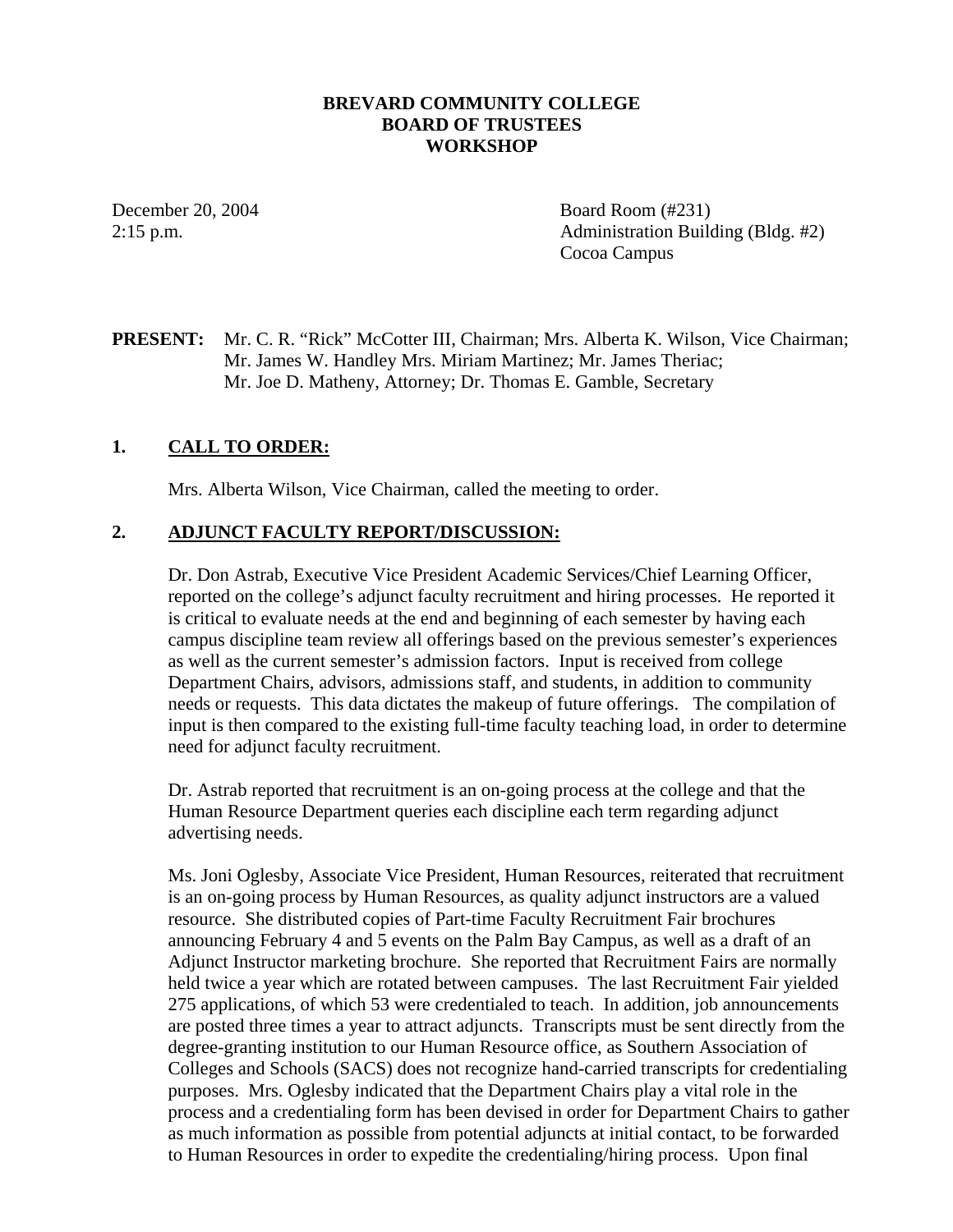Board of Trustees Workshop December 20, 2004 Page -2-

> credentialing verification by Dr. Rosemary Layne, Collegewide Dean, Faculty Credentialing & Recruitment, the Department Chair is notified. In addition, the data is entered into a Roster of Instructional Staff, which may be referenced when instructional vacancies require. Ms. Oglesby reported that adherence to this process will ensure a problem-free review during the next SACS review. She further reported that Department Chairs evaluate the performance of adjuncts during evaluation periods. In addition, classroom reviews are done periodically. Finally, the students evaluate instructors at the end of each cycle. Dr. Astrab reported that unlike full-time instructors, adjuncts receive reviews at the end of each class that they teach. Factors, such as their timely submission of reports, are also considered. Ms. Oglesby reported that degrees from a regionally accredited institution are required to ensure educational backgrounds of candidates. Transcripts of candidates who received schooling outside the United States, are reviewed by an evaluation service that is recognized by SACS.

Dr. Rosemary Layne, Collegewide Dean, Faculty Credentialing & Recruitment, reported on the mechanisms used to ensure the quality of adjunct faculty. Dr. Layne demonstrated the use of the Faculty Credentials Verification System (FCVS), which was developed and placed on the web for easy access to qualified instructors. The system provides access to each individual's qualifications and personal data which may be searched by individual names or by the course name.

#### (Mr. McCotter arrived.)

Dr. Layne also provided copies of the Roster of Instructional Staff, which was developed in accordance with SACS requirements and provides data on Full-Time, Part-Time and Dual-Enrollment instructors. The list reflects 774 faculty members, of which 210 are fulltime and 551 part-time and 22 dual-enrollment, which Dr. Astrab reported is a desirable full-time/part-time mix. Dr. Gamble reported that he annually reviews the number of credit hours taught each semester by full-time versus part-time faculty. Currently the national standard is between 40-42% of the credit hours being taught by full-time, although he hopes to maintain a 50-50% full-time/part-time ratio. Dr. Layne reported that candidates must have a Masters Degree plus 18 graduate credit hours in the course to be taught for transfer classes. However, non-transfer classes may be instructed by individuals without meeting the 18-hour credit requirement.

Dr. Astrab reported that adjunct faculty members are required to conduct a minimum of 30 minutes of office contact hours per week for each class they instruct, although many of them exceed this requirement. This is comparable to the ratio provided by full-time faculty.

Ms. Oglesby, Associate Vice President, Human Resources, reported that adjunct instructors are considered for full-time employment along with other qualified applicants.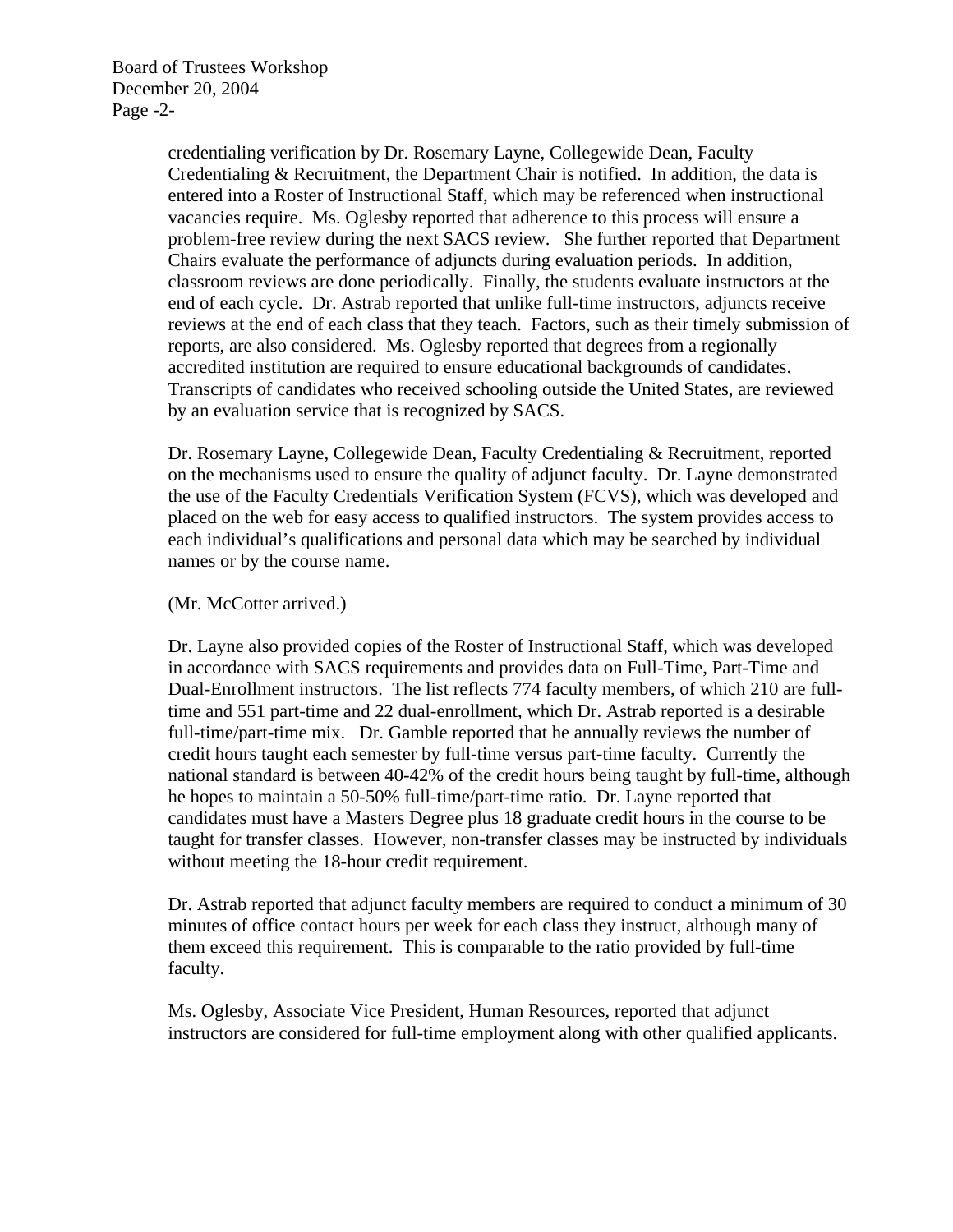### **3. GENERAL BOARD DISCUSSION:**

## a, Discussion - "Community Colleges and Presidential Contracts," Community College Journal – February/March 2004

Mr. McCotter reported that he felt that the college's Presidential Contract is in line with those reflected in the article. He inquired about the section regarding academic standing to which Dr. Gamble replied that although this requirement is common for University Presidents due to research and publication as a primary goal, it is uncommon for Community College Presidents.

 Mrs. Martinez stated she felt the article was useful as it answered questions regarding contracts and terms. Dr. Gamble reported that the article defined the Presidential contract as "a powerful tool for a board to reward performance that takes the college where the board wants to go." In this regard, he requested specific direction by the Board. Mrs. Martinez said that the Board wants the President to be directed by the community's needs, as reflected by the Strategic Plan process.

Mr. McCotter asked Dr. Gamble what he felt the Board needed to provide to him to ensure success. Dr. Gamble responded that the revised strategic plan format, which will be presented in today's Board meeting is less cumbersome and reflects specific goals. He requested the Board members' approval of the new format. Upon approval, numbers will be assigned for presentation to the Board in January, at which time the Board will agree to or adjust the goal numbers. He requested that if goals are not met that the Board understands that there are factors beyond the administration's control and evaluate his performance accordingly, unless he is unable to provide adequate explanation.

Mrs. Martinez requested that the current Presidential Evaluation policy should be followed explicitly or changed. Mr. McCotter clarified that the process is still being defined, but has not been completed and approved by the Board yet and that although it is frustrating, that it is an important step to reaching a policy that all agree with.

 Dr. Gamble gave examples of several areas where philosophical goals were set by the Board some time ago, but results are just now being seen, such as improving working relationships with area healthcare organizations in order to expand the nursing program, as well as a recent coordinated partnership effort with Brevard County Schools for a pilot teaching institute program where the college will be the major purveyor of the accelerated credentialing process for teacher certification.

 Mr. Billings reported that the Environmental Scan will be ready for review at the January Board meeting, which will include demographics, occupational and community demand, and SWOT analysis, etc. He reported that Florida Board of Education goals will be included in addition to the Board objectives.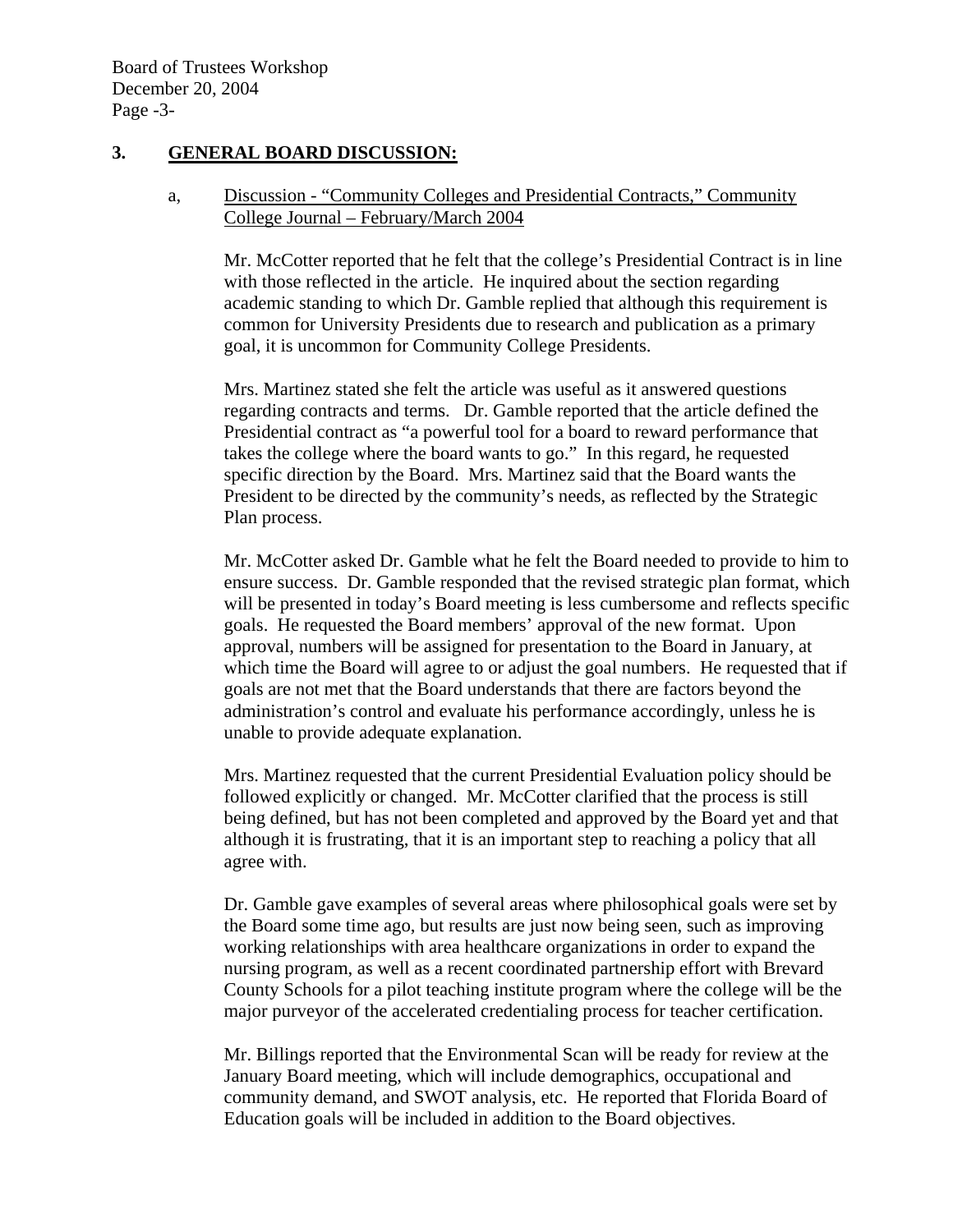Board of Trustees Workshop December 20, 2004 Page -4-

> Dr. Gamble cited an example that upon his arrival six years ago the proportion of transfer versus technical was 60-40% in enrollment. Although he set a goal to move this proportion to 50-50%, the ratio has not changed. Upon analysis he ascertained that since the vast majority of Brevard County's population is involved in high tech/space industry, it is not surprising that their children would gravitate to transfer direction. Given that, perhaps 60-40% might be a reasonable proportion. However, the county needs to address the need for reaching individuals who would benefit from training in the trades, such as plumbers, electricians, etc. Dr. Gamble reported that perhaps more effort should be made by the college and the School Board toward identifying population to benefit from career-field placement. Mrs. Martinez reported it has been her observation that many individuals who previously earned livings as migrant farmers are now moving to service careers, such as the hotel or food industry; probably to provide their families with more stable, permanent lives. Accordingly, this population might be suitable for career training. Dr. Gamble reported that a meeting with the School Board has already been scheduled to discuss this and other issues.

 Mr. Billings recommended that perhaps the Board would find it useful to re-visit the Strategic Visioning Workshop held in 2004.

# **4. POLICY GOVERNANCE:**

Mrs. Martinez reported there had been a motion at the November 2004 meeting to revise the Presidential Evaluation weighting percentages to 75% (Results) and 25% (Methods) versus current 60% - 40% ratio. It was decided at that time to table the decision until all members were present to ensure consensus. Mrs. Martinez further reported that an interview guide was also recommended for use during the evaluation interview process to ensure consistency and pertinent questions, in addition to the change in weighting calculation. It was the consensus that the proposed changes be made, with an evaluation by the Board after the next evaluation cycle to ensure satisfaction with the new process.

Mr. Matheny reported that he will provide Mrs. Martinez with some suggested verbiage relating to the college attorney's role in the college contract, which she will apply to the next draft. In addition, he has added language to section 100.5, which will be provided to Mrs. Martinez.

Mr. Matheny reported that all the statutory requirements have been drafted with the exception of the gender equity section. He requested Mr. Billings' assistance with the drafting of this policy. Mr. Matheny also reported that Section 500 will be deleted as the items are incorporated into the appropriate sections of the manual.

Mrs. Martinez requested that Mrs. Terry Martin, Executive Assistant to the President, provide a table outlining what areas of the manual have been reviewed and what is yet to be done.

Dr. Gamble requested that language be added up front that "The President is assigned responsibility for hiring and dismissal of personnel in accordance with state statutes." Mr. Matheny stated that there is some controversy with giving the President authority to